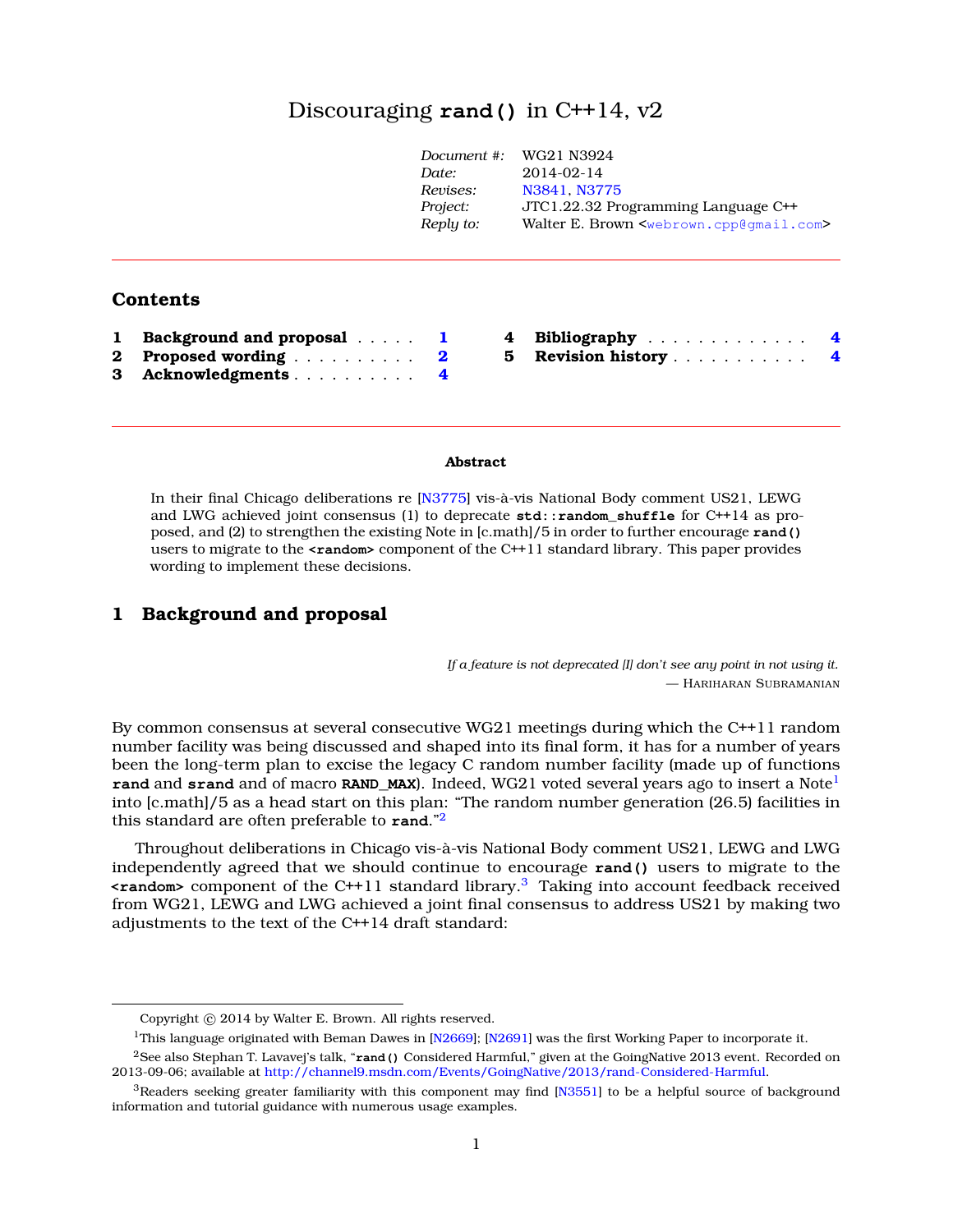- 1. Strengthen the existing Note, quoted above, in [c.math]/5.
- 2. Deprecate **std::random\_shuffle** as proposed in [\[N3775\]](#page-3-3) because "one overload is specified so as to depend on **rand**, while the other overload is specified so as to require a hard-toproduce distribution object from the user; such a distribution is already an implicit part of **shuffle**, which we retain."

<span id="page-1-0"></span>The next section proposes wording to implement both parts of this decision.

### **2 Proposed wording**[4](#page-1-1)

(1) Augment [c.math]/5 as shown. (The added wording has been adapted from the introductory section of [\[N3551\]](#page-3-6).)

5 . . . . [*Note:* The random number generation (26.5) facilities in this standard are often preferable to **rand**, because **rand**'s underlying algorithm is unspecified. Use of **rand** therefore continues to be nonportable, with unpredictable and oft-questionable quality and performance. — *end note*]

(2) Copy all of the current [alg.random.shuffle] to a new section in Annex D, applying to the copy the changes shown below.

#### 25.3.12 **D.x Random shuffle** [depr.alg.random.shuffle]

The function templates **random\_shuffle** are deprecated.

```
template<class RandomAccessIterator>
  void random_shuffle(RandomAccessIterator first, RandomAccessIterator last);
template<class RandomAccessIterator, class RandomNumberGenerator>
  void random_shuffle(RandomAccessIterator first, RandomAccessIterator last,
                       RandomNumberGenerator&& <del>rand</del>rng);
```
template<class RandomAccessIterator, class UniformRandomNumberGenerator> void shuffle(RandomAccessIterator first, RandomAccessIterator last, UniformRandomNumberGenerator&& g);

*Effects:* Permutes the elements in the range [**first**, **last**) such that each possible permutation of those elements has equal probability of appearance.

*Requires:* **RandomAccessIterator** shall satisfy the requirements of **ValueSwappable** (17.6.3.2). The random number generating function object **randrng** shall have a return type that is convertible to **iterator\_traits<RandomAccessIterator>::difference\_type**, and the call **randring (n)** shall return a randomly chosen value in the interval  $[0, n)$ , for  $n > 0$  of type **iterator\_traits<RandomAccessIterator>::difference\_type. The type Unit of the standard Contract Outer** berGenerator shall meet the requirements of a uniform random number generator (26.5.1.3) type whose return type is convertible to iterator\_traits<RandomAccessIterator> ence\_type.

*Complexity:* Exactly (**last** − **first**) − 1 swaps.

*Remarks:* To the extent that the implementation of these functions makes use of random numbers, the implementation shall use the following sources of randomness:

<span id="page-1-1"></span><sup>&</sup>lt;sup>4</sup>All proposed additions and deletions are relative to the post-Chicago Working Draft [\[N3797\]](#page-3-7). Editorial notes are displayed against a gray background. We make no recommendation for any SG10 feature-test macro because no feature is being added or removed.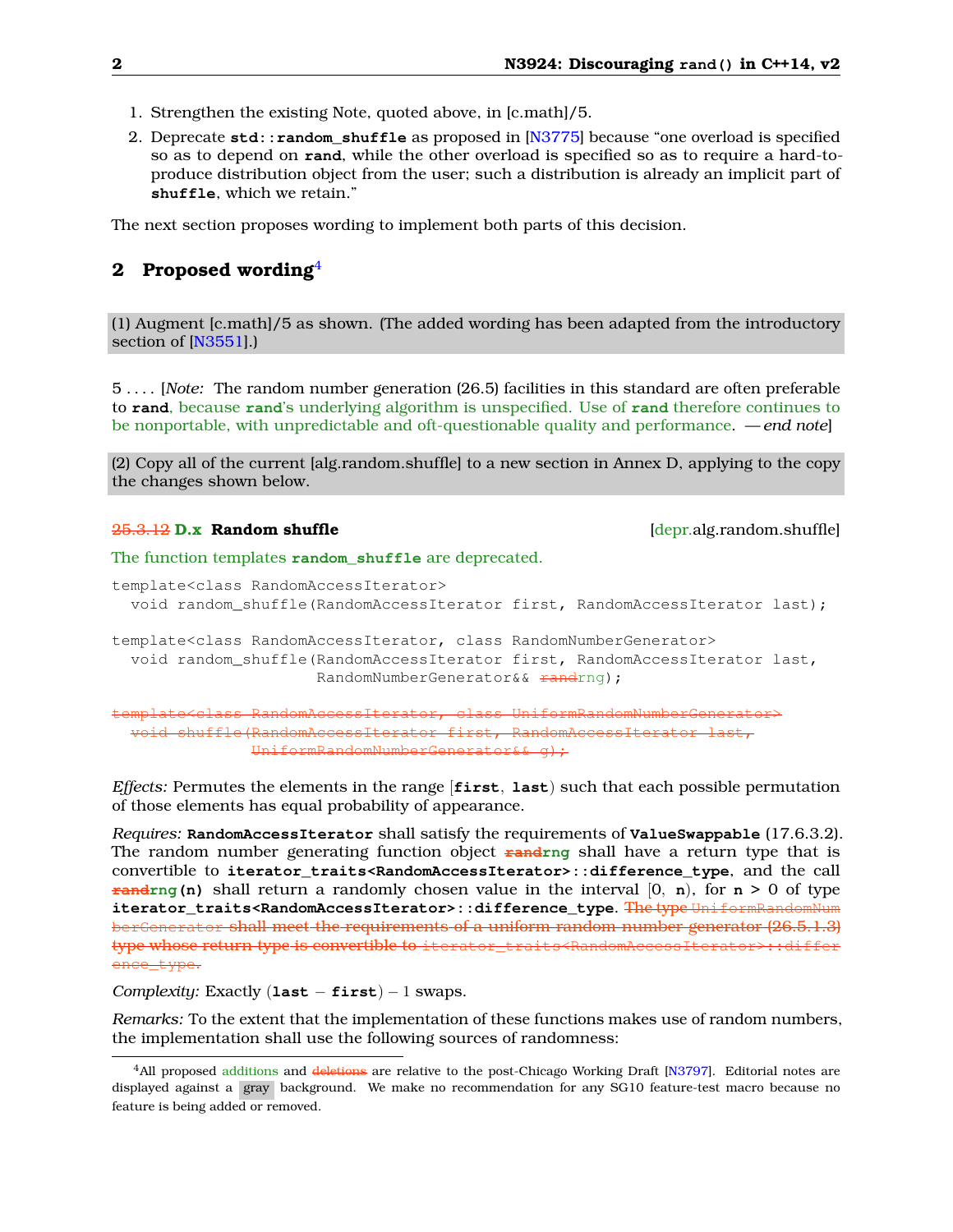The underlying source of random numbers for the first form of the function is implementationdefined. An implementation may use the **rand** function from the standard C library.

In the second form of the function, the function object **randrng** shall serve as the implementation's source of randomness.

In the third shuffle form of the function, the object g shall serve as the implementation's source of randomness.

(3) In the synopsis in [algorithms.general]:

- apply the comment **// Deprecated** to each of the two declarations of **random\_shuffle**;
- at the Project Editor's discretion, append to these same declarations a cross-reference to the new Annex D section [depr.alg.random.shuffle];
- change the parameter name **rand** to **rng** in the second of the two declarations of **random\_shuffle** so as to avoid confusion with the C library function **rand**; and
- change the parameter name **rand** to **g** in the declaration of **shuffle** so as to make this declaration consistent with that in **shuffle**'s later exposition.

(4) Finally, excise vestiges of **std::random\_shuffle** from [alg.random.shuffle] by adjusting as follows:

#### **25.3.12 Random sShuffle [alg.random.shuffle]**

template<class RandomAccessIterator>  $v = \text{diam}(R)$  random $\text{diam}(R)$ 

template<class RandomAccessIterator, class RandomNumberGenerator> void random shuffle(RandomAccessIterator first, RandomAccessIterat randl<u>.</u>

template<class RandomAccessIterator, class UniformRandomNumberGenerator> void shuffle(RandomAccessIterator first, RandomAccessIterator last, UniformRandomNumberGenerator&& g);

*Effects:* Permutes the elements in the range [**first**, **last**) such that each possible permutation of those elements has equal probability of appearance.

*Requires:* **RandomAccessIterator** shall satisfy the requirements of **ValueSwappable** (17.6.3.2). The random number generating function object rand shall have a return type that is convertible to iterator\_traits<RandomAccessIterator>::difference\_type, and the call rand(n) shall return a randomly chosen value in the interval  $[0, n)$ , for  $n > 0$  of type iterator\_traits<Rando mAccessIterator>::difference\_type. The type **UniformRandomNumberGenerator** shall meet the requirements of a uniform random number generator (26.5.1.3) type whose return type is convertible to **iterator\_traits<RandomAccessIterator>::difference\_type**.

*Complexity:* Exactly (**last** − **first**) − 1 swaps.

*Remarks:* To the extent that the implementation of these this functions makes use of random numbers, the implementation shall use the following sources of randomness:

The underlying source of random numbers for the first form of the function is implementation-defined. An implementation may use the rand function from the standard C library.

In the second form of the function, the function object rand shall serve as the implementation's source of randomness.